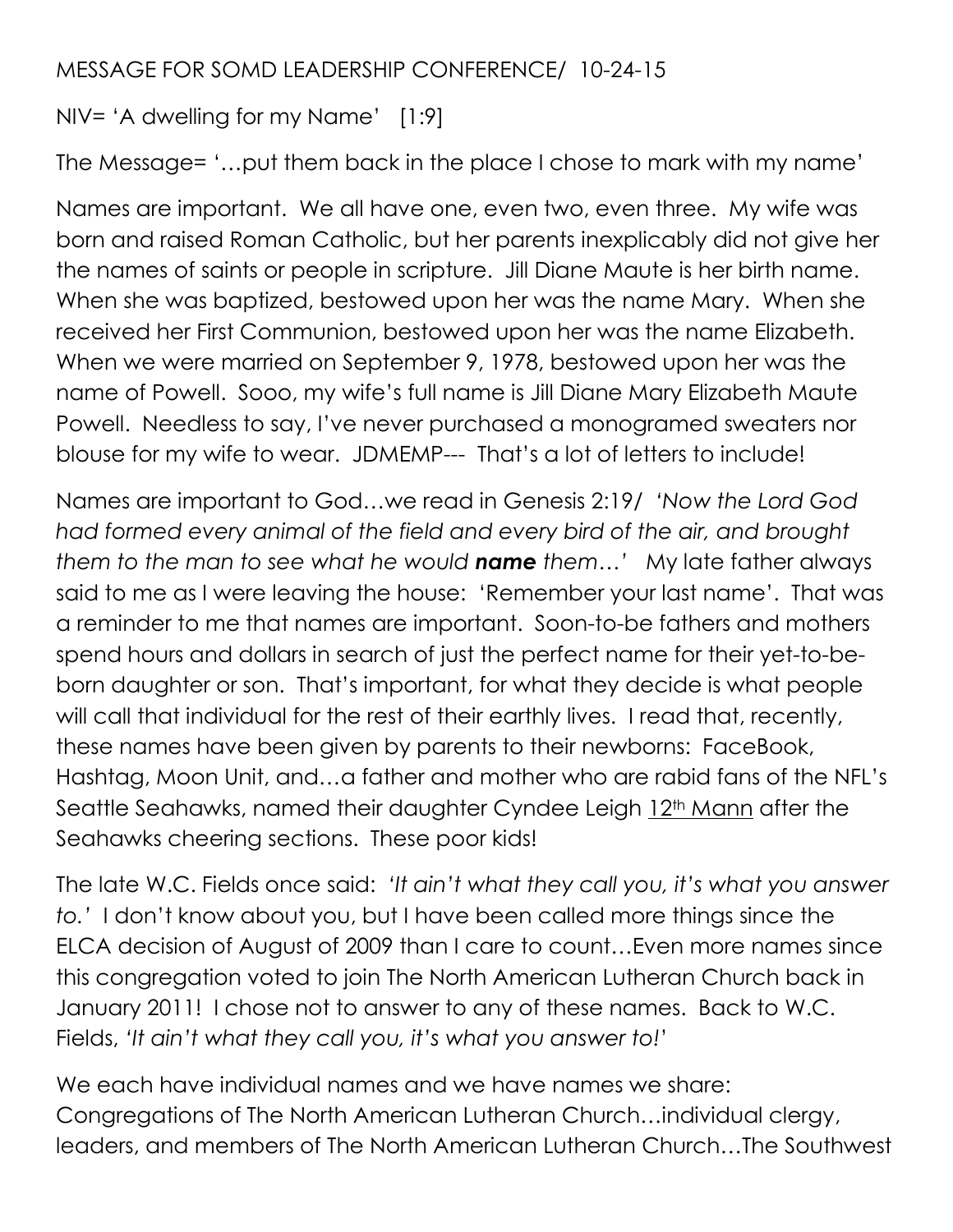Ohio Mission District. Add to that what Jesus calls us, as recorded by St. John: *'I no longer call you servants…instead, I have called you friends.'*[15:15] Were that not enough, we read in 1 Peter 2:10/ *'But you are a chosen people, a royal priesthood, a holy nation, a people belonging to God.'* 

That last phrase is the one we focus upon as we spend this day together…the first Leadership Conference for a Mission District that is only 5-months old! We are 'a people belonging to God'. As we read/heard in Nehemiah's prayer, recalling what God had earlier said to Moses: *'I will gather them from there and bring them to the place I have chosen as a dwelling for my Name.'* I like the way this reads in The Message: *'I will put them back in the place I chose to mark with my Name.'* 

Nehemiah inquires about the Jewish remnant that survived the exile, and also about Jerusalem. Upon receiving this distressing report, Nehemiah describes his response this way: *'I sat down and wept…for days I mourned and fasted and prayed before the God of heaven.'*[1:4] Have you ever received such news that you couldn't even stand up, causing you to weep and mourn and fast and pray before God for days? This compassion, this identifying and associating with 'the Jewish remnant', offers us a compelling component of faithful leadership. Namely, *authentically caring about others.* Nehemiah was not sympathetic, he was compassionate. He felt, actually experienced, the pain and distress of God's people, for he was one of them. We, as clergy and leaders within our congregations, have felt our own pain, along with the pain and distress of God's people…and, I trust, we have shown compassion…that we have wept and mourned and prayed.

We are God's people, coming together and being shaped into a Mission District that has never before existed and for which we really do not have a template, pattern, or mold. We are gathered to share our joys and our concerns, our disappointments and our dreams, and beseeching God to unite them into a vision that will guide our shared work long into the foreseeable future. We intend for our congregations, along with our homes and our hearts, to be places God has chosen *'to mark with His Name.'*

May Nehemiah's prayer be our shared prayer, as he petitions God:

*'O Lord, let your ear be attentive to the prayer of this your servant and to the prayer of your servants who delight in revering your name.'* [1:11]